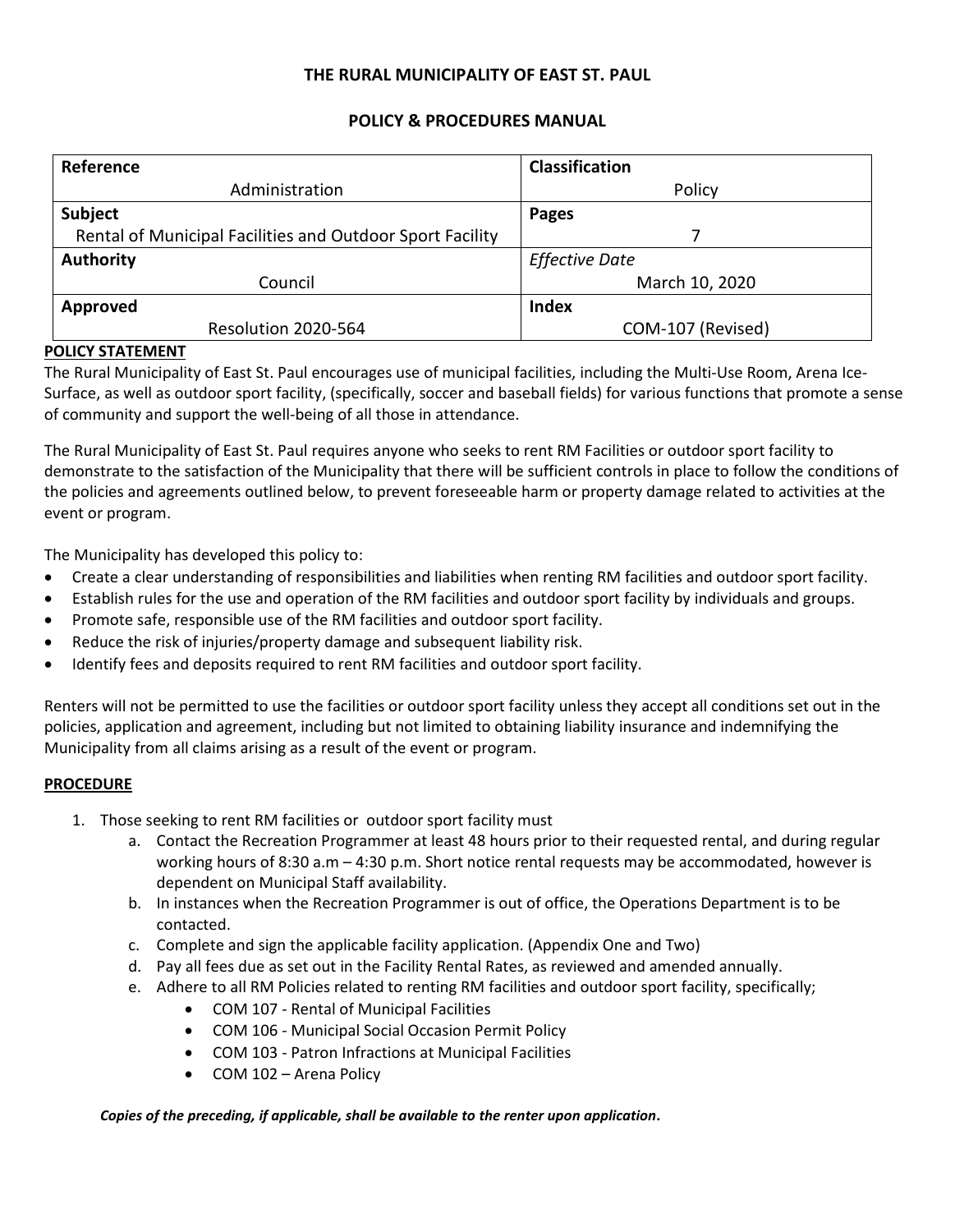#### **APPENDIX ONE**

#### **RURAL MUNICIPALITY OF EAST ST PAUL APPLICATION FOR RENTAL OF MUNICIPAL FACILITIES: ARENA MULTI-USE ROOM/ICE SURFACE.**

| <b>Applicant information</b>                                                                                                                                                                                                   |                           |                                                                                                                                                                                                                                |  |
|--------------------------------------------------------------------------------------------------------------------------------------------------------------------------------------------------------------------------------|---------------------------|--------------------------------------------------------------------------------------------------------------------------------------------------------------------------------------------------------------------------------|--|
| Applicant/user ("Renter):                                                                                                                                                                                                      |                           |                                                                                                                                                                                                                                |  |
|                                                                                                                                                                                                                                |                           | Authorized Renter contact ("Renter supervisor"): Law and the contract of the contract of the contract of the contract of the contract of the contract of the contract of the contract of the contract of the contract of the c |  |
|                                                                                                                                                                                                                                |                           |                                                                                                                                                                                                                                |  |
|                                                                                                                                                                                                                                |                           |                                                                                                                                                                                                                                |  |
| <b>Event information</b>                                                                                                                                                                                                       |                           |                                                                                                                                                                                                                                |  |
| Event date and time of use applied for (includes set-up and take-down time):<br>From_____________ □ AM □ PM on_________________ to ______________                                                                              |                           |                                                                                                                                                                                                                                |  |
| time                                                                                                                                                                                                                           | day/month/year            | time day/month/year                                                                                                                                                                                                            |  |
|                                                                                                                                                                                                                                |                           |                                                                                                                                                                                                                                |  |
| Special requests: The contract of the contract of the contract of the contract of the contract of the contract of the contract of the contract of the contract of the contract of the contract of the contract of the contract |                           |                                                                                                                                                                                                                                |  |
| <b>Rental Fees</b>                                                                                                                                                                                                             |                           | <b>Certification:</b>                                                                                                                                                                                                          |  |
| Rental Fee - Flat rate:                                                                                                                                                                                                        | $\overline{\mathfrak{s}}$ | In consideration of the rental of the Facilities to the Renter for the event, the                                                                                                                                              |  |
| Rental Fee - Per hour:                                                                                                                                                                                                         | $\zeta$                   | Renter will comply with all terms and conditions of this application and of the                                                                                                                                                |  |
| # of hours:                                                                                                                                                                                                                    |                           | attached Facilities Rental Agreement ("Agreement").                                                                                                                                                                            |  |
| GST:                                                                                                                                                                                                                           | \$                        |                                                                                                                                                                                                                                |  |
|                                                                                                                                                                                                                                | $\zeta$                   | As required by and more fully set out in the Agreement:                                                                                                                                                                        |  |
| <b>SUB-TOTAL RENTAL FEE:</b>                                                                                                                                                                                                   | $\zeta$                   | The Renter will obtain and provide confirmation of comprehensive<br>$\bullet$<br>general liability insurance for the event.                                                                                                    |  |
| Damage deposit                                                                                                                                                                                                                 | $\zeta$                   | The Renter will pay for any damages to the Facilities or equipment and to<br>$\bullet$                                                                                                                                         |  |
| Insurance (If required by RM)                                                                                                                                                                                                  | $\overline{\mathsf{S}}$   | pay all other fees/charges.                                                                                                                                                                                                    |  |
| <b>TOTAL RENTAL BALANCE</b>                                                                                                                                                                                                    | \$                        | The Renter will protect and indemnify the Municipality from and against<br>$\bullet$<br>all claims that may arise out of the Renter's use of the Facilities, grounds                                                           |  |
| <b>Additional Services/Equipment Fees</b>                                                                                                                                                                                      |                           | or equipment.                                                                                                                                                                                                                  |  |
| Bartender (1)                                                                                                                                                                                                                  | \$                        |                                                                                                                                                                                                                                |  |
| Bartender (2)                                                                                                                                                                                                                  | $\overline{\mathcal{S}}$  | The Renter has paid the total balance due to the Municipality*.                                                                                                                                                                |  |
| Security (1)                                                                                                                                                                                                                   |                           |                                                                                                                                                                                                                                |  |
| Security (2)                                                                                                                                                                                                                   | \$                        | This application forms part of the Agreement.                                                                                                                                                                                  |  |
| Other                                                                                                                                                                                                                          | $\overline{\mathbf{c}}$   | The Renter has reviewed, and agrees to all terms and conditions of the                                                                                                                                                         |  |
| Other                                                                                                                                                                                                                          | $\overline{\mathsf{S}}$   | Agreement, and has and initialed each page of the Agreement.                                                                                                                                                                   |  |
| <b>GST</b>                                                                                                                                                                                                                     | \$                        |                                                                                                                                                                                                                                |  |
| Subtotal                                                                                                                                                                                                                       | $\overline{\mathsf{S}}$   |                                                                                                                                                                                                                                |  |
| <b>TOTAL SERVICES/EQUIPMENT</b>                                                                                                                                                                                                | \$                        |                                                                                                                                                                                                                                |  |
| <b>Total Rental Balance</b>                                                                                                                                                                                                    | \$                        | Renter supervisor                                                                                                                                                                                                              |  |
| <b>Total Services/Equipment</b>                                                                                                                                                                                                | \$                        |                                                                                                                                                                                                                                |  |
|                                                                                                                                                                                                                                |                           | In its discretion, the Municipality may agree to hold the date and time for                                                                                                                                                    |  |
| <b>TOTAL BALANCE DUE</b>                                                                                                                                                                                                       | $\frac{1}{2}$             | the event, and extend the deadline for payment of the total balance due,<br>by a maximum of 7 days from the date set out above.                                                                                                |  |
| Cheques are payable to the RM of East St. Paul                                                                                                                                                                                 |                           |                                                                                                                                                                                                                                |  |
|                                                                                                                                                                                                                                |                           | Municipal Facilities rental approved by (designate of the Municipality):                                                                                                                                                       |  |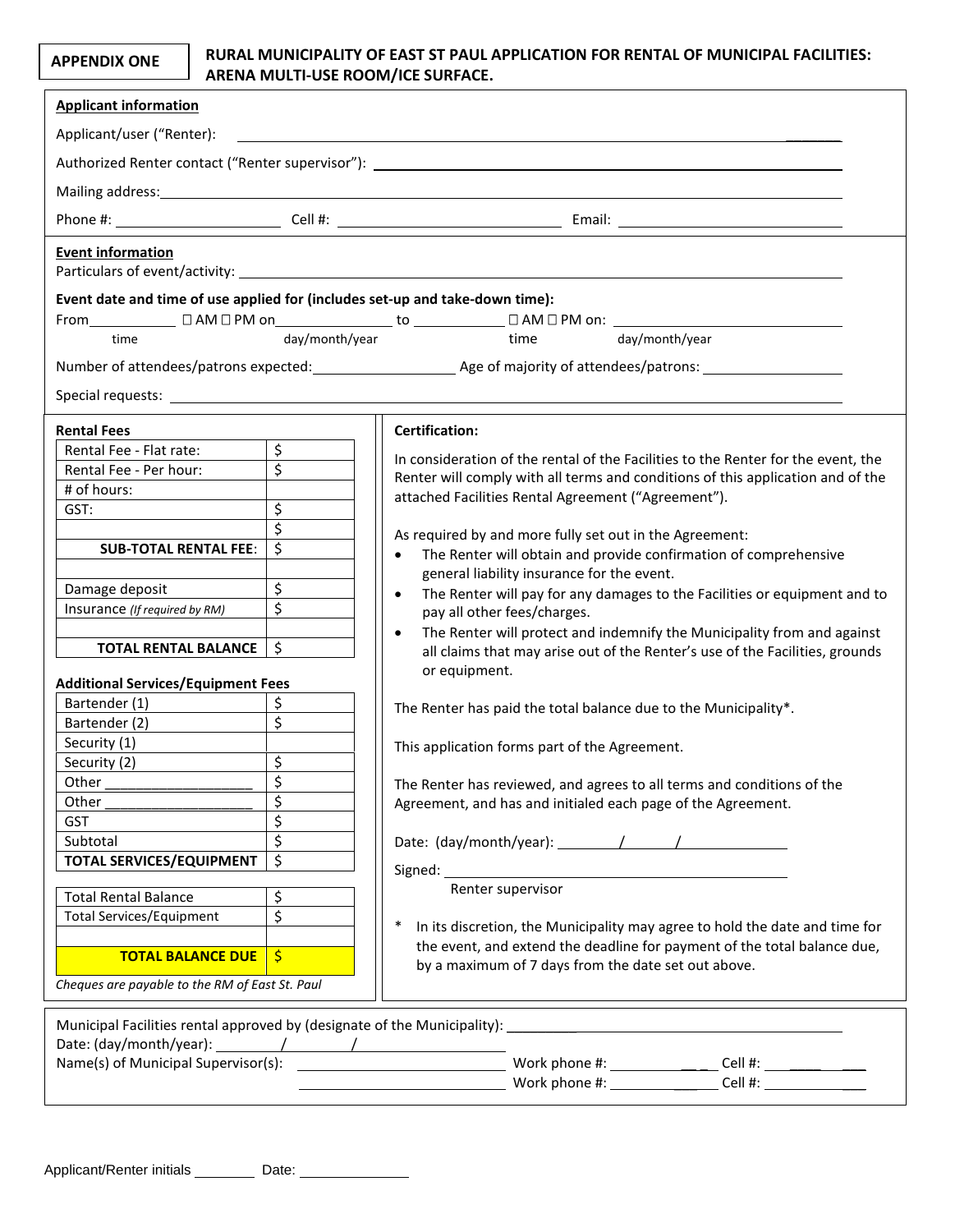#### **Municipal Facilities Rental Agreement** ("Agreement")

In consideration of the Rural Municipality of East St. Paul ("Municipality") allowing the Renter to use the arena multi-use room and facilities set out below ("Facilities") as and when set out in the rental application ("event"), the Renter agrees as follows:

1. The multi-use room rental includes the use of, and the Renter will only be granted access to, the following for the event (check off those INCLUDED in the rental):

| <b>Facilities:</b> |                                                                  |
|--------------------|------------------------------------------------------------------|
|                    | Multi-use room                                                   |
|                    | Multi-use room kitchen                                           |
|                    | Other:                                                           |
|                    | Other:                                                           |
| Equipment:         |                                                                  |
|                    | Tables (Max of 15 round- 60" diameter, Max of 28 long-8' length) |
|                    | Chairs                                                           |
|                    | Coat Racks (3)                                                   |
|                    | Other:                                                           |
|                    | Other:                                                           |
|                    | <b>Additional Services:</b>                                      |
|                    | Municipality's bartending staff (#                               |

Municipality's security staff (#\_\_\_)

- 2. **Capacity**: The maximum capacity of the multi-use room in the Facilities, for all events, is 250 patrons. The maximum capacity of the ice surface, for all events, is 600 patrons.
- 3. **Payment:** Subject to the 7-day maximum extension provided for in the application, the total balance due as set out in the application must be paid at the time of booking.
- 4. **Rental period:** The Facilities are only available for the Renter's use within the timeframe provided for in the rental application ("rental period"). The Renter may only enter the Facilities during the rental period and must vacate the Facilities by the end of the rental period. Event set-up and take-down must be completed within the identified rental period.
- 5 **Renter supervisor:** The Renter supervisor must be onsite and readily accessible to the Municipality's Supervisor or designate ("Municipal representative") at all times during the event. The Renter supervisor is responsible for the supervision and control of all those who attend the event and for the due observance of the requirements of the Municipality and this agreement.
- 6. **Cancellation by Renter**: Notice of cancellation and a refund request must be in writing and received by the Municipality at least 14 days before the event. The refund will be mailed to the address indicated in the rental application. Refunds may take up to 60 days to process. The Renter is responsible for payment in full and forfeits any refund of any amounts paid to the Municipality in connection with the event if the event is cancelled less than 14 days before the event.
- 7. **Cancellation by Municipality**: The Municipality reserves the right to cancel the event and terminate the Agreement at any time before or during the rental period
	- a. if the Municipality, in its sole discretion, determines that it is not in the Municipality's best interests to permit the event.
	- b. for any breach of the Agreement, misconduct, improper use of the Facilities, or any other action by the Renter deemed by the Municipality or Municipal representative to be detrimental to event participants or the Facilities. The Municipal representative has the right to make decisions for the well-being of those attending the event or to help reduce potential damages to the Facilities. Decisions of the Municipal representative are final.
	- c. in the case of an emergency or other unforeseen circumstance, as the Municipality may in its sole discretion determine. If possible, the Municipality will give the Renter at least 24 hours' notice of cancellation in the circumstances provided for in this subsection c.. The Municipality may grant the Renter access to the Facilities at another time or allow a proportionate rebate for any portion of the rental period cancelled.

The Municipality is not responsible for and the Renter shall have no claim or right to damages or reimbursement on account of any loss, damage or expense whatsoever for any cancellation or termination.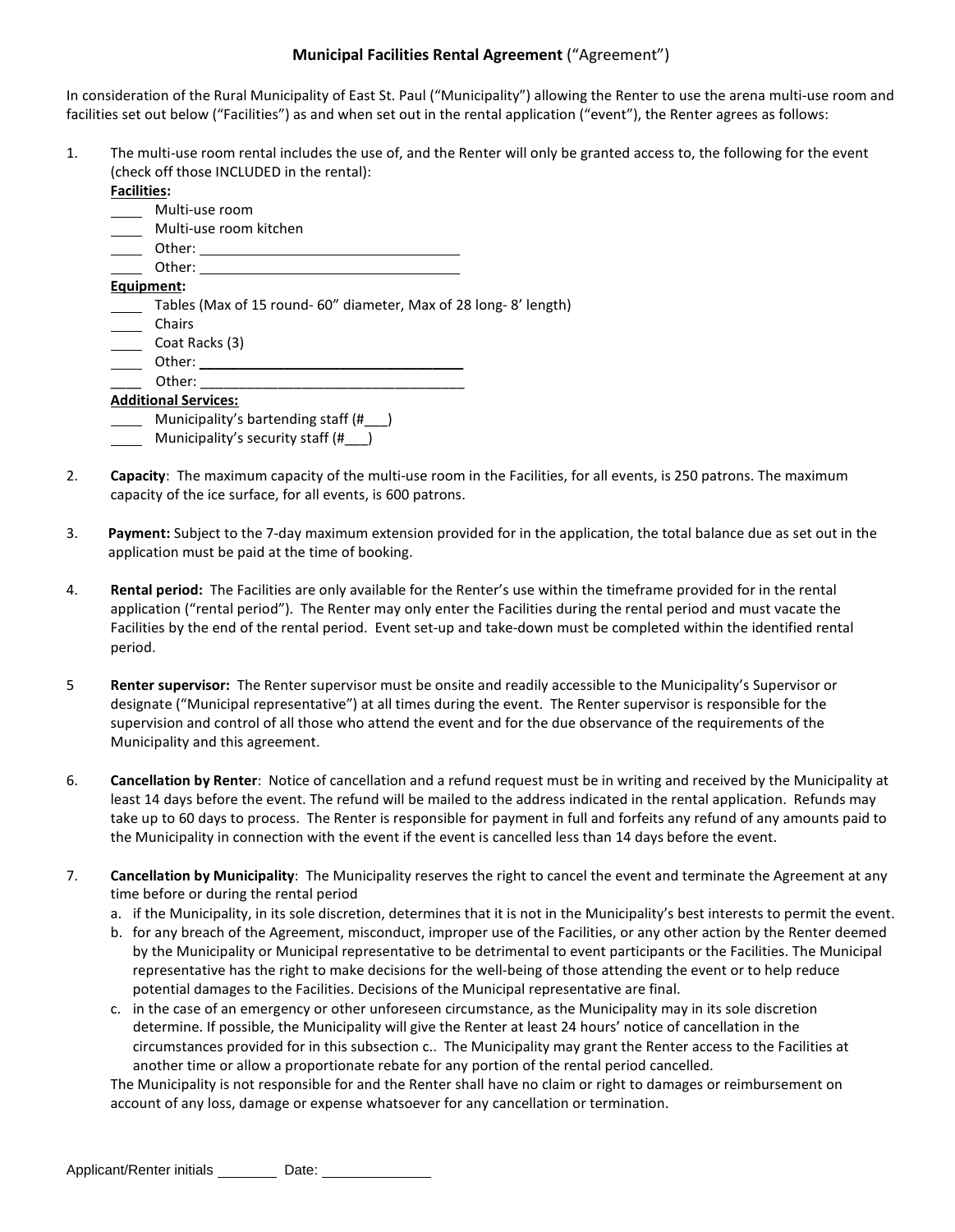- 8. **Damage deposit**: The Renter will pay the damage deposit to the Municipality in the amount set out in the application. The Municipality will refund the damage deposit to the Renter after the event (may take up to 60 days to process), to the address indicated in the rental application, unless the Municipality retains any portion of the damage deposit to pay for any damages resulting from the Renter's use of the Facilities or the event, including the cost of restoring the Facilities to a clean and suitable condition, and for repairs or missing items ("damages"). The Municipal representative will inspect the Facilities at the end of the rental period to determine whether there are any damages or evidence of improper use. The Renter supervisor is encouraged to accompany the Municipal representative during the inspection. The decision of the Municipal representative is final. The Renter is responsible for any additional costs if the amount of the damages exceed the amount of the damage deposit. The Renter shall pay any such additional costs to the Municipality by no later than 30 days from the date of demand by the Municipality.
- 9. **Insurance:** At least 14 days before the event, the Renter will obtain, and provide the Municipality with evidence of having obtained, comprehensive general liability insurance for the event in the amount of no less than \$2,000,000.00 for any one occurrence. All insurance applications and policies must meet the requirements of the Municipality's Outside User Insurance Policy Gen-114. The policy must name the Municipality as an additional insured, include a cross-liability clause and cover all claims for bodily injury, including death, and property damage or loss arising out of the Renter's use or occupation of the Facilities by the Renter, the Renter's agents, employees, contractors and invitees in connection with the event. The Renter may instead, at the Municipality's discretion, request the required insurance through the Municipality. Nothing contained in the required policy of insurance shall in any way limit the liability of the Renter under this Agreement or otherwise.
- 10. **Alcohol:** The Renter must use and pay for the Municipality's bartenders and security in the numbers set out in the application where the Renter will be selling tickets to the event with the intent to generate profit and alcohol will be sold. This also includes events with over 200 patrons where alcohol will be sold. This requirement may only be waived by the written consent of the Municipal representative. The Municipality may exempt the renter, if they choose, to use the Municipality's bartending staff if alcohol will be served at no cost during the event.

No liquor may be brought into, served or consumed in the Facilities

- a. without the prior approval of the Municipality,
- b. except in accordance with the Municipality's Alcohol Policy (Policy GEN-113) as amended from time to time, and
- c. except in accordance with the terms and conditions of a valid social occasion liquor permit for the event from the Liquor, Gaming and Cannabis Authority of Manitoba ("LGCA") and in accordance with all LGCA requirements.
- 11. The Facilities may be inspected by the Municipal representative and/or a LGCA inspector during the rental period. Any violations of the social occasion liquor permit, the Municipality's Alcohol Policy or the agreement will result in termination of the agreement and forfeiture of all rental fees and deposits paid. The event will be immediately shut down and the Facilities must be vacated immediately. The Municipality and LGCA notify the RCMP of all rentals and events taking place in the Facilities.
- 12. **Responsibilities, indemnities, acknowledgements and waivers:** The Municipality makes no warranty expressed or implied as to the safety of the Facilities or their fitness for the Renter's purpose. The Renter accepts the Facilities at the Renter's own risk. The arena is a public building and back-to-back events may be scheduled in Facilities or other areas of the arena before, during, and after the event. The Renter acknowledges that the Municipality's equipment may not be fully accessible during the rental period as a result.
- 13. The Renter is responsible for any and all damages to the Facilities by the Renter, the Renter's guests, invitees, agents, or independent contractors acting on the Renter's behalf during the rental period.
- 14. The Renter will indemnify the Municipality, its officers, council, employees, affiliates, agents and representatives from and against all claims, actions, losses or damages, including legal expenses, arising from or in connection with the Renter's (and any person for whom the Renter is responsible) use of or presence in the Facilities or anywhere on the Municipality's grounds, or as a result of the event.
- 15. The Renter waives all claims against, releases from liability and agrees not to sue the Municipality, its officers, council, employees, affiliates, agents and representatives, for any personal injury, death, property damage or any other loss or damage sustained by the Renter or for which the Renter may be responsible arising out of, or in connection with the event,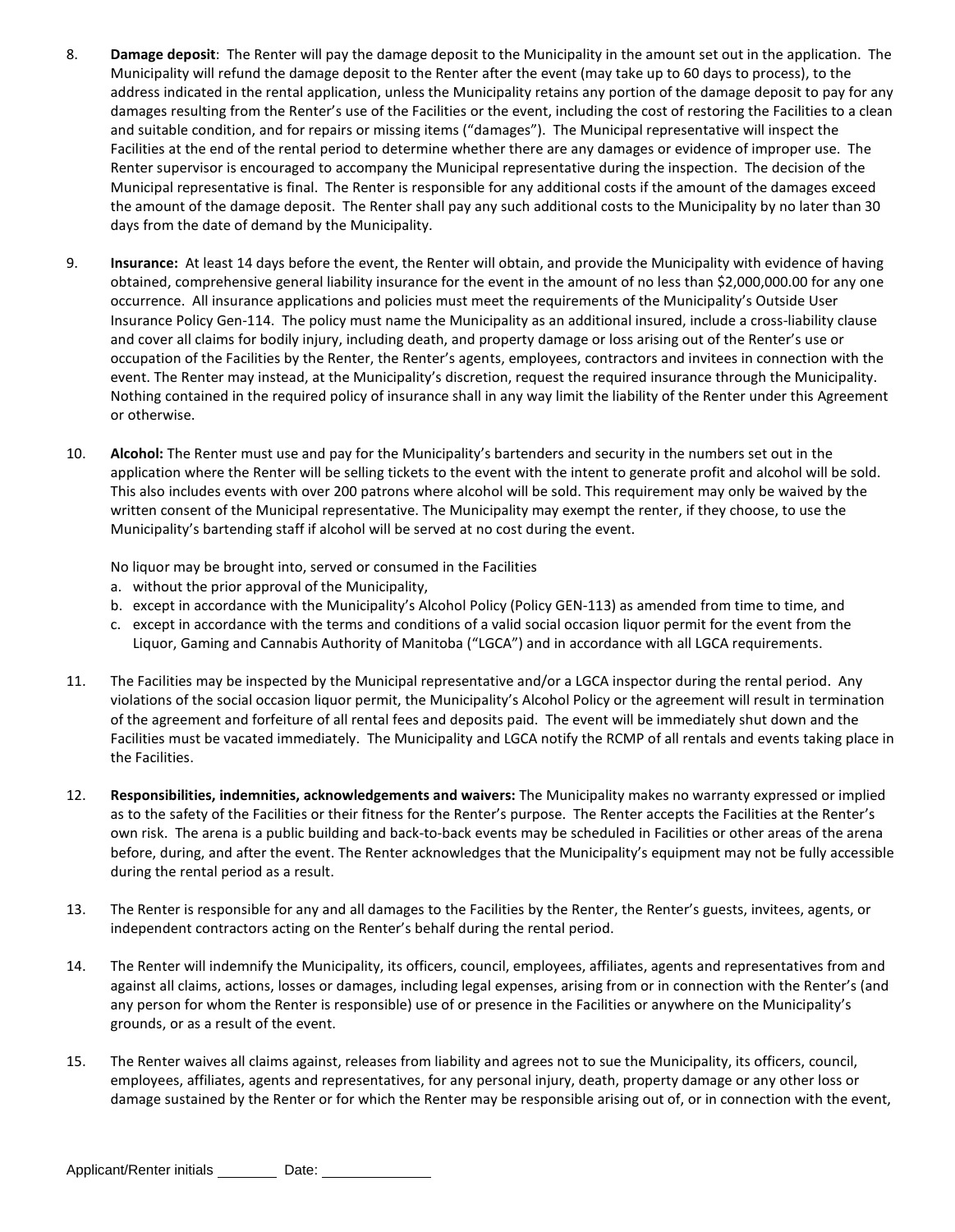or the use of or presence of the Renter (and any person for whom the Renter is responsible) in the Facilities or anywhere on the Municipality's grounds.

- 16. The Renter will comply with and ensure every person the Renter invites or allows to enter the Facilities complies with all terms and conditions of this Agreement, all by-laws, and all requirements and policies of the Municipality, including but not limited to the Rental of Municipal Facilities Policy COM-101, Municipal Alcohol Policy GEN-112 and Patron Discipline Policy COM-103, as well as all applicable laws.
- 17. The Municipality is not responsible for any personal injuries to the Renter, Renter's guests, invitees, agents, and/or independent contractors acting on the Renter's behalf during the rental period, or for loss or damaged goods or damaged property.

#### **General**

- 18. This agreement cannot be transferred.
- 19. Smoking and/or vaping are prohibited anywhere in the Facilities, and in any of the Municipality's buildings. Attendees or patrons who smoke or use e-cigarettes must do so at least 15 metres away from all entrances to the Facilities or Municipality's buildings.
- 20. Drugs and other substances, including cannabis, are prohibited in the Facilities and anywhere in the Municipality's buildings or on its grounds.
- 21. The Additional Terms and Conditions included below are a part of this agreement.

#### **Additional Terms and Conditions**

#### **Event set up:**

- During event set-up, the Renter must only use the north-side doors of the arena unless prearranged with the Municipal representative. Use of the west/east side doors during the event is prohibited except in an emergency.
- No decorations are to be placed on the walls, except with sticky tack. Decorations placed on tables must only be put up with sticky tack or masking tape. No packing tape, scotch tape, duct tape, staples, nails, thumbtacks, or other items that may cause damage are to be used in the Facilities.
- Sparkles, helium balloons, hay bales and smoke machines are prohibited in the Facilities, unless otherwise arranged with the Municipal representative.
- No equipment, material, apparatus or property belonging to the Municipality may be moved or used, and no structure or apparatus may be placed upon or erected in the Facilities or anywhere on the Municipality's property, without the Municipality's prior written permission.

#### **During event:**

- The Facilities must not be used for private gain unless approved by the Municipality.
- No admittance charge shall be made or tickets sold in advance or a collection of any kind taken, unless the intention to make such charges, sell such tickets or take a collection is approved by the Municipality.
- Appropriate athletic footwear must be worn in the Facilities if used for sports activities.

#### **Post-event:**

- The Renter must leave the Facilities in a clean and presentable condition at the end of the rental period. The Renter's responsibilities, within the rental period, include but are not limited to the following:
	- *sweeping and mopping of all floors*
	- *wiping and putting away of all tables and chairs used.*
	- *disposing of all waste generated, which waste must be cleaned up, bagged, and disposed of properly in bins provided.*
	- *disposing of excess drinks into a spill bucket, removing all empty cups, dishes, food particles, etc..*
	- *ensuring kitchen/bar area is fully cleaned, including stoves, fridges, sinks, etc..*
	- *ensuring all decorations are taken down and personal items are removed.*
	- *ensuring no excessive mess is left in the washrooms.*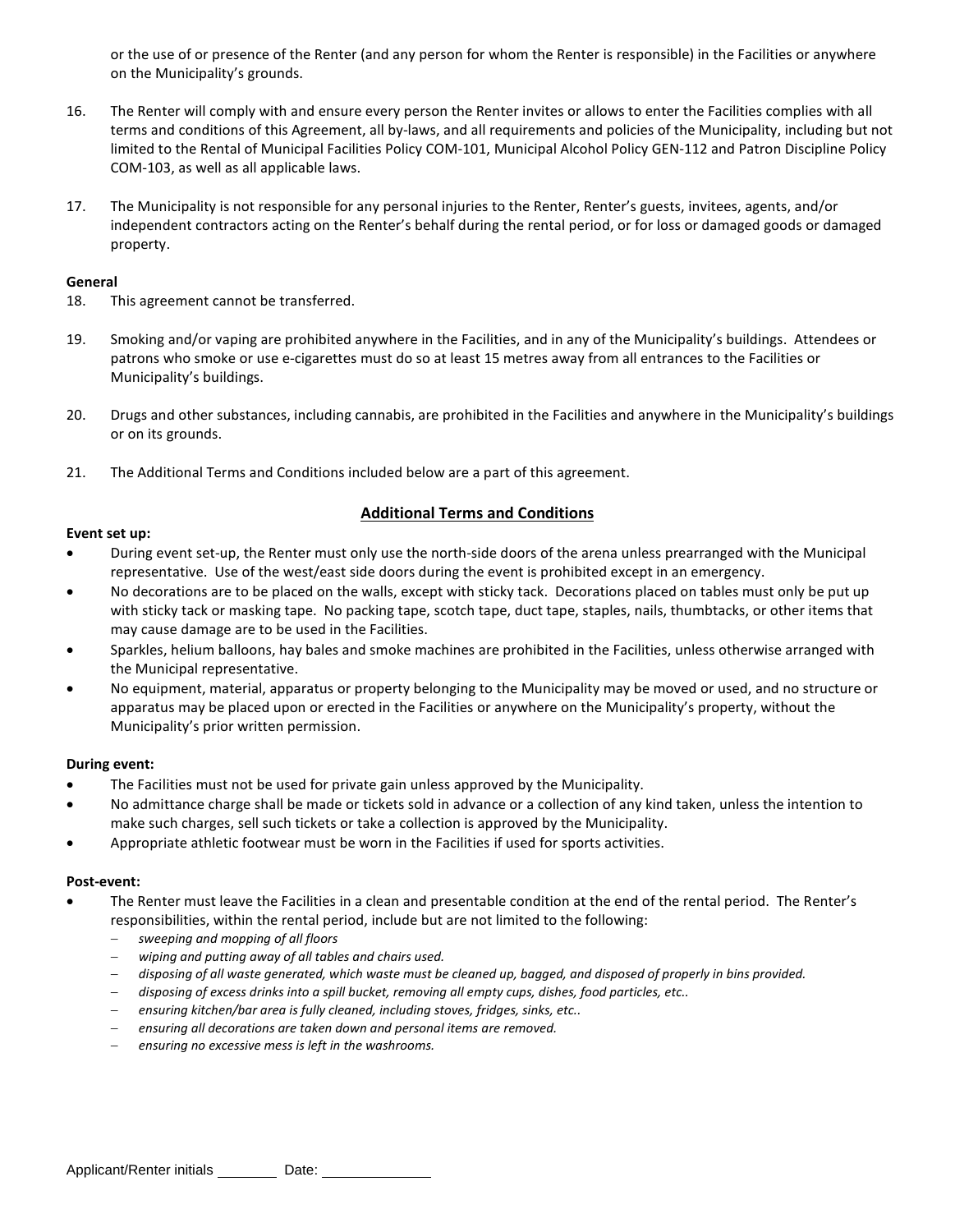# **Outdoor Sport Facility Rental Application Form**

### **APPLICANT INFORMATION:**

| <b>Organization Name:</b> | Contact Name:    |
|---------------------------|------------------|
| Phone Number:             | Fax Number:      |
| Email:                    | Mailing Address: |

### **BOOKING INFORMATION:**

| Sport being played: | League Name: |
|---------------------|--------------|
|                     |              |

Please list your request (s) in the chart below or attach full team schedule to this application. Please be sure to clearly indicate the space, date, and times needed.

| <b>Facility</b>                   | Unit           | Practice or<br>Game | Day of Week | <b>Date</b> | <b>Start</b><br><b>Time</b> | <b>End</b><br><b>Time</b> | Fee $($)$ |
|-----------------------------------|----------------|---------------------|-------------|-------------|-----------------------------|---------------------------|-----------|
| Ex: Baseball/Soccer Complex       | Diamond #3     | Game                | Mon and Wed | July 6      | 6:00pm                      | $8:00 \text{pm}$          | \$40.00   |
|                                   |                |                     |             |             |                             |                           |           |
|                                   |                |                     |             |             |                             |                           |           |
|                                   |                |                     |             |             |                             |                           |           |
|                                   |                |                     |             |             |                             |                           |           |
|                                   |                |                     |             |             |                             |                           |           |
|                                   |                |                     |             |             |                             |                           |           |
|                                   |                |                     |             |             |                             |                           |           |
|                                   |                |                     |             |             |                             |                           |           |
|                                   |                |                     |             |             |                             |                           |           |
|                                   |                |                     |             |             |                             |                           |           |
|                                   |                |                     |             |             |                             |                           |           |
|                                   |                |                     |             |             |                             |                           |           |
|                                   |                |                     |             |             |                             |                           |           |
|                                   |                |                     |             |             |                             |                           |           |
| <b>Notes/Special Requests:</b>    |                |                     |             |             |                             |                           |           |
| and the state of the state of the | $\overline{a}$ | $   -$              | $\cdots$    |             | $\sim$                      |                           |           |

*Completed application form can be emailed to: tyne.mills@eaststpaul.com or faxed to: (204) 668-1987* 

User Signature

\_\_\_\_\_\_\_\_\_\_\_\_\_\_\_\_\_\_\_\_\_\_\_\_\_\_\_\_\_\_\_\_\_\_